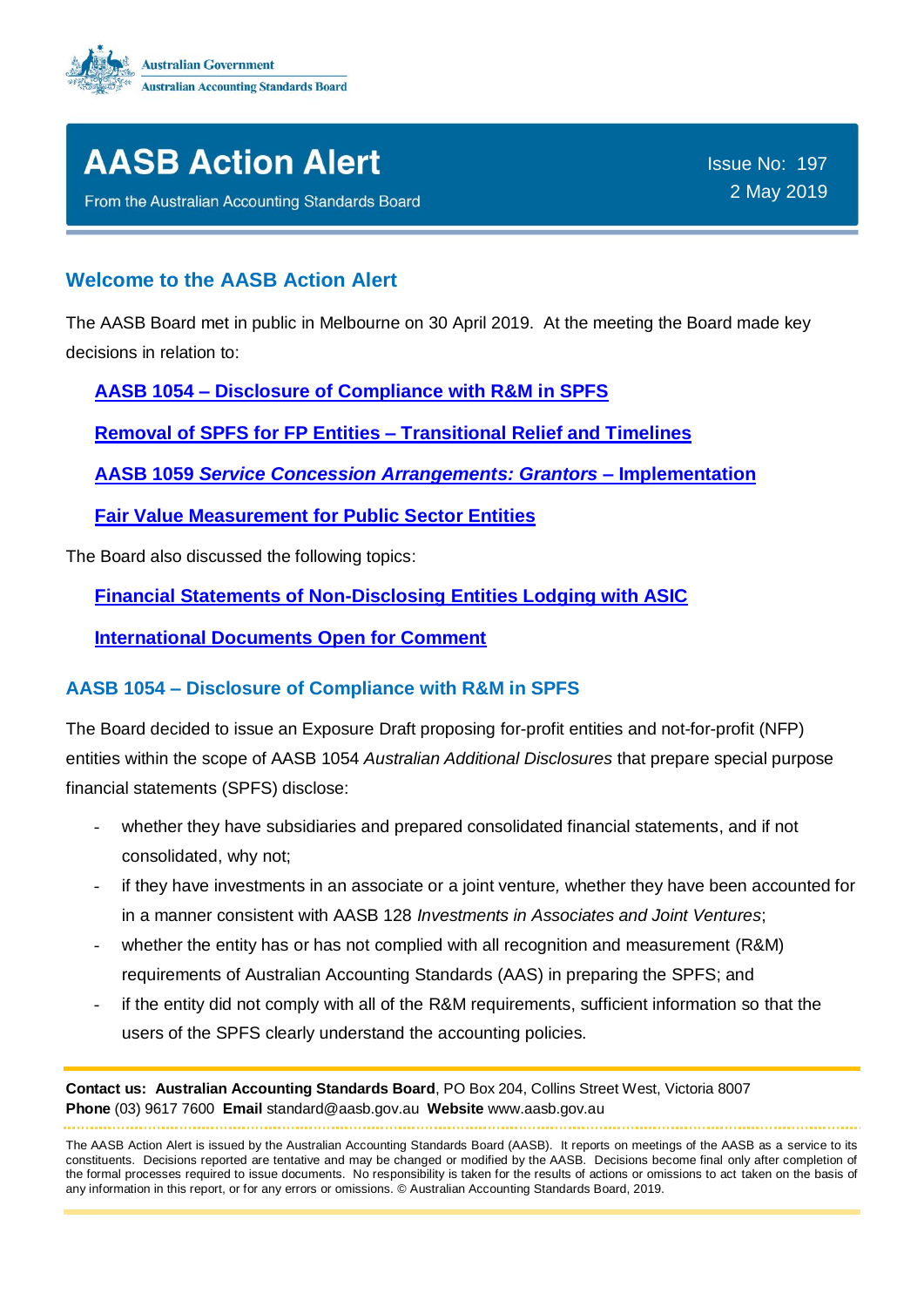

The entities affected are those:

- lodging financial reports with ASIC (under Chapter 2M.3 of the *Corporations Act 2001*)*;* or
- required by the *Australian Charities and Not-for-profits Commission Regulation 2013* or other legislation to comply with AASB 1054.

The Board noted that this proposal would not require entities to change their accounting policies, but to simply state whether or not their policies comply with all the recognition and measurement requirements in AAS. Based on the evidence that users for SPSFs exist, feedback from those users (particularly regarding the importance of comparability) and academic research findings, the Board considered this interim measure – until the broader project on removing SPFS for for-profit entities is completed – is urgently needed to provide more transparency to SPFS users of publicly lodged financial statements.

Given the Board's concerns, and evidence regarding inappropriate application of the reporting entity concept, the Board was not persuaded the users of publicly lodged SPFS could demand any information they need. Research into the reporting practices of for-profit entities preparing SPFS shows that for 14% a user could not clearly identify whether recognition and measurement requirements had or had not been complied with.

The Exposure Draft is expected to be issued in June with a comment period of 45 days. The Board intends to issue the final Standard before the end of December 2019. However, given the clear stakeholder expectations of trust and transparency from directors, the Board encourages early voluntary disclosure for 30 June year-end financial statements.

#### <span id="page-1-0"></span>**Removal of SPFS for FP Entities – Transitional Relief and Timelines**

In order to facilitate an earlier effective date for the removal of for-profit SPFS, of reporting periods beginning on or after 1 July 2020, the Board decided to propose an amendment to AASB 1 *First-Time Adoption of Australian Accounting Standards* so that an entity preparing general purpose financial statements (GPFS) under Tier 2 requirements for the first time need not restate its comparative information. This amendment would apply regardless of whether an entity had a legislative or other requirement to comply with AAS in prior periods. Instead of full comparative information, the amendment to AASB 1 would require entities adopting this option to provide the following information in addition to the other requirements of AASB 1 for Tier 2 entities:

- (a) present two statements of financial position in accordance with AAS, as at:
	- (i) the beginning of the reporting period; and
	- (ii) the reporting date;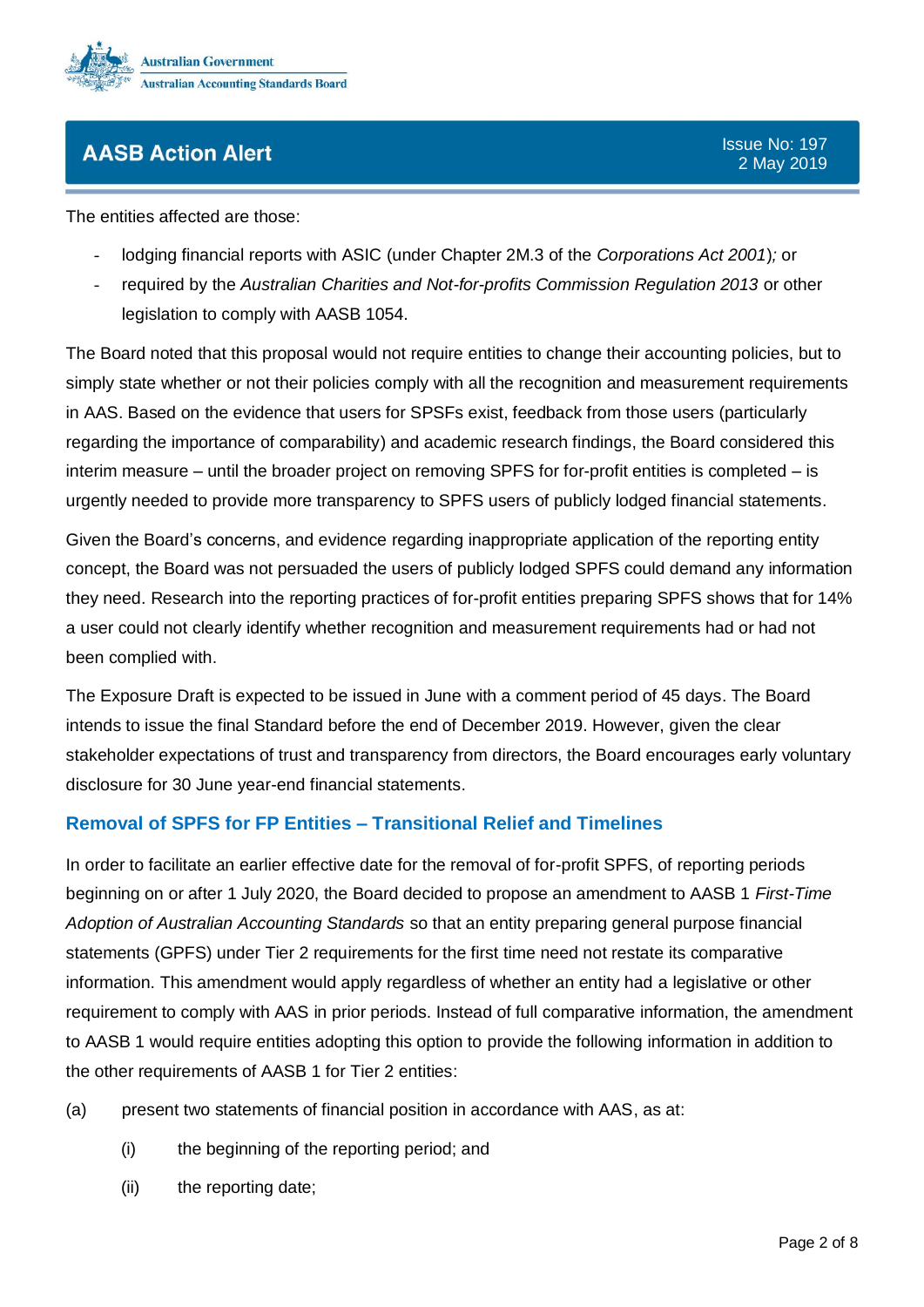

- (b) disclose its last SPFS statement of financial position as at the comparative period reporting date in the notes, with a description of the adjustments made for the statement of financial position at the beginning of the reporting period to be AAS compliant;
- (c) present two statements of profit or loss and other comprehensive income as follows:
	- (i) for the reporting period, in accordance with AAS; and
	- (ii) for the comparative period, as presented in its last SPFS (ie not necessarily AAS compliant), but labelled clearly where the information is not AAS compliant. The Board noted that comparative information in the statement of profit or loss and other comprehensive income is of particular interest to users and decided that requiring some previous SPFS information would provide a pragmatic approach to providing comparative information and facilitating transition in a timely manner; and
- (d) disclose in the notes a description of the adjustments that would have been required to make the comparative SPFS statement of profit or loss and other comprehensive income noted in (c)(ii) compliant with AAS (similar to the requirement of AASB 1, paragraph 22).

The Board noted that relief from the restatement of comparative information would be beneficial as it would reduce costs to preparers whilst also providing a consistent, comparable, enforceable and transparent reporting framework earlier. Earlier application would be permitted and encouraged, particularly given the increase in the large proprietary company thresholds from 1 July 2019.

The Board considered other options for transitional relief, including allowing entities that are subsidiaries to recognise amounts based on information provided in reporting packs to their parent entity for consolidation purposes, and allowing entities to immediately write off 'deemed goodwill' calculated in accordance with AASB 1 Appendix C. The Board also observed that the primary concerns raised by constituents were related to consolidation and equity accounting, and noted that the findings from the research addressing compliance with recognition and measurement (R&M) requirements by ASIClodging entities found that 6% of entities did not apply all R&M requirements only due to not applying AASB 112 *Income Taxes* fully. However, the Board also noted that feedback to Invitation to Comment ITC 39 *Consultation Paper – Applying the IASB's Revised Conceptual Framework and Solving the Reporting Entity and Special Purpose Financial Statement Problems* had not raised AASB 112 as being problematic for transition purposes.

The Board considered there were insufficient compelling reasons or evidence to warrant any transitional relief for these other options, particularly noting that: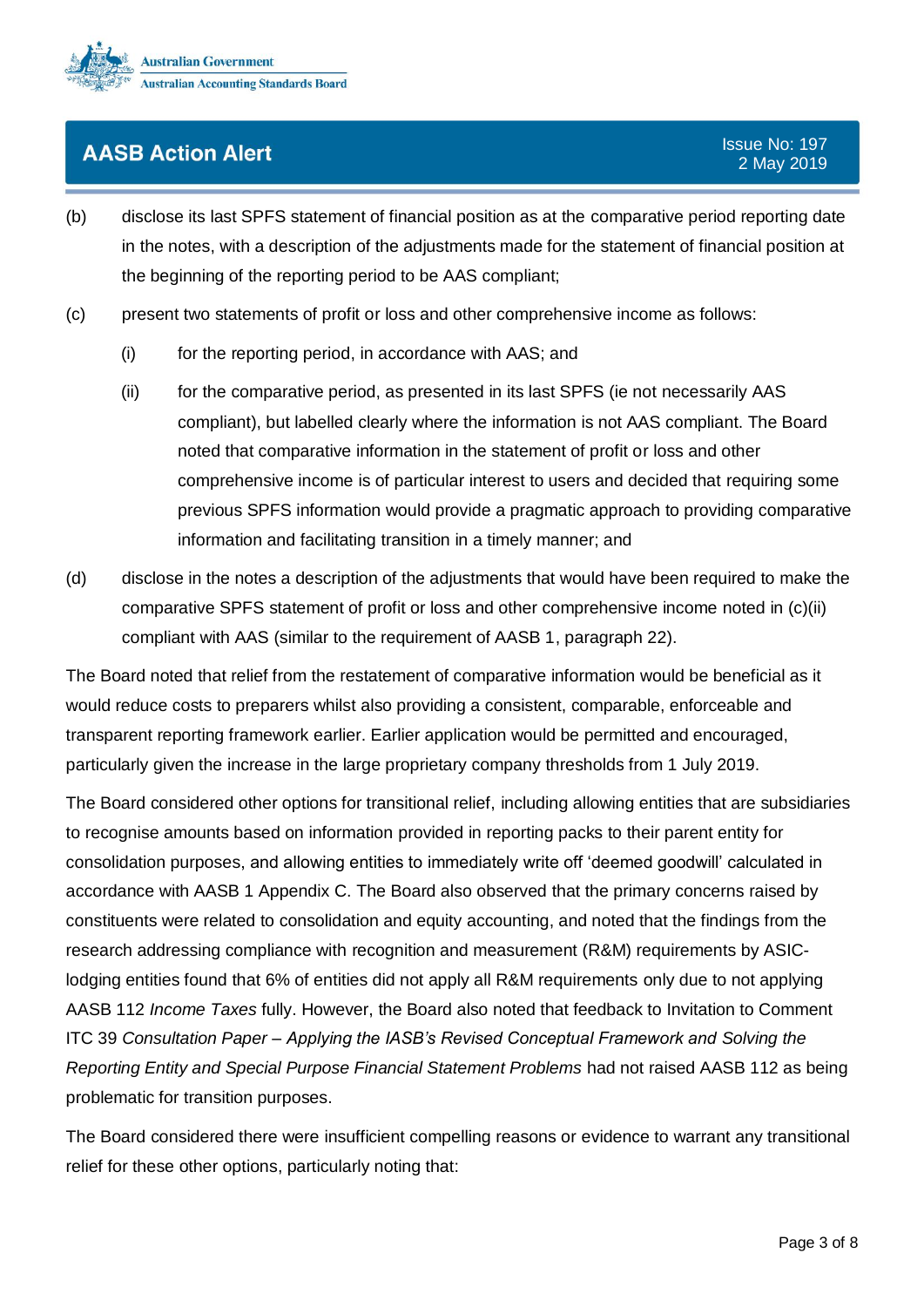

- (a) the revision through the Corporations Regulations of the thresholds for distinguishing large and small proprietary companies has reduced the population of large proprietary companies by approximately 2,797 (around a third of the original population), leaving approximately 3,986 more economically significant companies as large proprietary companies. The Board also noted the Explanatory Statement accompanying the revision of the thresholds outlined the expectation that more economically significant entities are expected to have users that are dependent on the entity's GPFS, and also that the average access rates for the remaining population are significantly higher than for those entities that would now be small proprietary companies rather than large proprietary companies;
- (b) the Board had not received feedback that the population of small foreign-controlled companies or unlisted public companies warranted transitional relief in addition to that provided in AASB 1; and
- (c) the Board has performed extensive outreach and asked for specific information on transitional relief that might be needed via formal comments on ITC 39, roundtables in capital cities and over 150 meetings with individual entities, and has not received any compelling evidence or suggestions identifying specific issues that need transitional relief in addition to that provided in AASB 1 or to be proposed in the ED.

#### *Timelines*

The Board tentatively decided the following comment periods for forthcoming Exposure Drafts (ED):

- (a) for the ED proposing to remove the ability for entities to prepare SPFS in accordance with AAS a comment period of 90 days. In making this consideration, the Board noted that the proposals would not be significantly different to those already considered by stakeholders in ITC 39, and hence an extended comment period did not appear to be needed; and
- (b) for the ED proposing to revise the Tier 2 reduced disclosure framework  $-$  a comment period of 120 days.

#### <span id="page-3-0"></span>**AASB 1059** *Service* **Concession** *Arrangements: Grantors* **– Implementation**

The Board decided to propose the following amendments to AASB 1059 to address implementation issues raised by stakeholders:

(a) change the modified retrospective method for measuring the Grant of a Right to the Operator (GORTO) liability set out in paragraph C4(c) of AASB 1059 so that the GORTO liability is initially measured by the current replacement cost of the service concession asset at the date of initial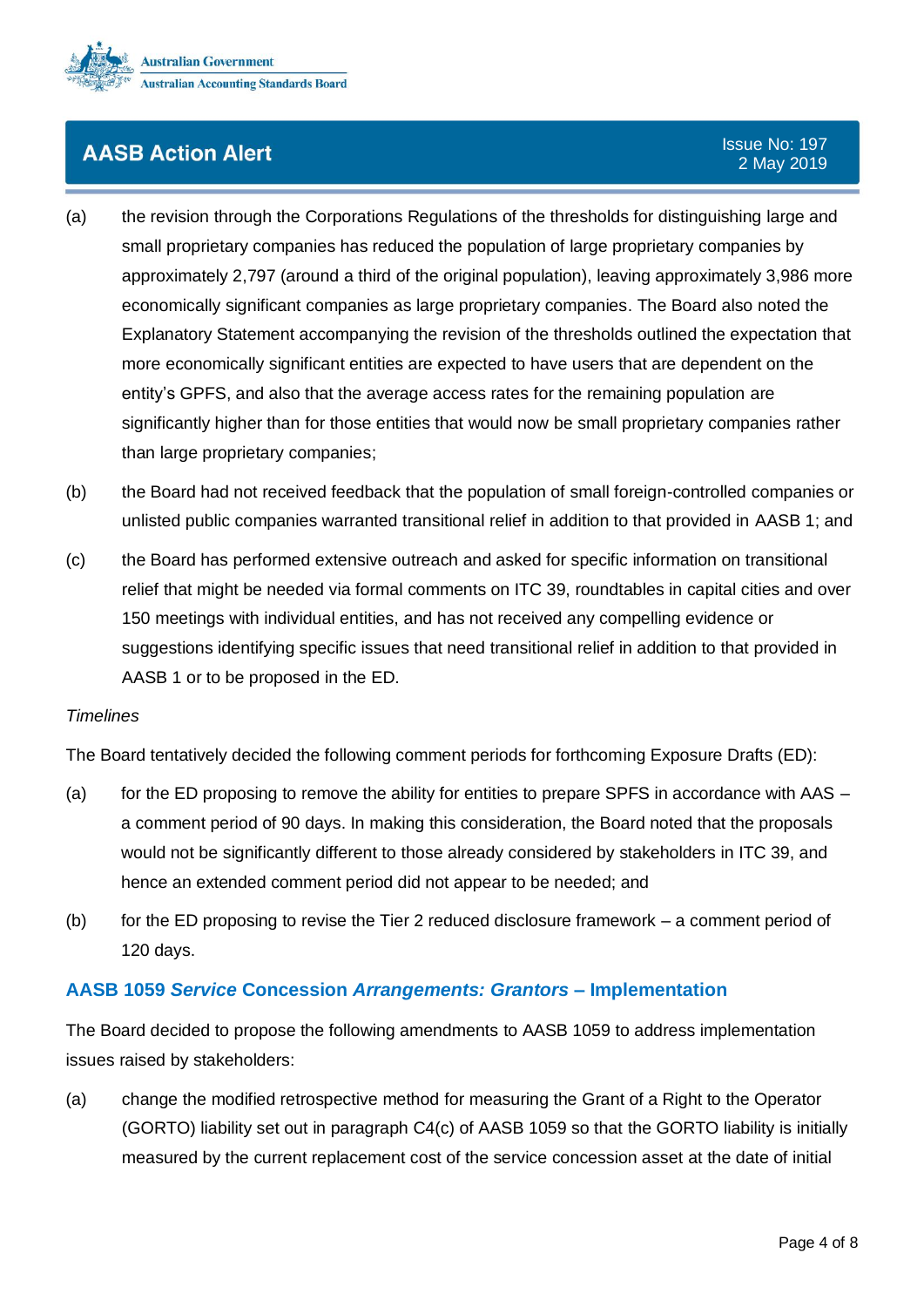

application adjusted to reflect the remaining concession period relative to the total period of the arrangement, rather than relative to the remaining economic life of the service concession asset;

(b) modify AASB 16 *Leases* to provide a practical expedient to grantors of service concession arrangements so that AASB 16 would not need to be applied to assets that would be recognised as service concession assets under AASB 1059 (mandatory for financial periods beginning on or after 1 January 2020, with earlier application permitted). Grantors would be permitted to continue their existing accounting for service concession assets until AASB 1059 was applied; and

(c) editorial amendments to paragraphs IG10 and IG13 in the implementation guidance.

The Board decided not to propose amending the date of initial application, which is the beginning of the earliest comparative reporting period presented in the financial statements when AASB 1059 is first applied.

A Fatal-Flaw Review version of the amending Standard is expected to be issued shortly with a comment period of 30 days.

#### <span id="page-4-0"></span>**Fair Value Measurement for Public Sector Entities**

The Board decided to include the following proposals in an Exposure Draft, proposing modification and guidance to AASB 13 *Fair Value Measurement* for application by public sector not-for-profit entities:

- (a) modify AASB 13 to state that for assets held for their service capacity and not primarily for their ability to generate net cash inflows, the approach to determine their fair value should be current replacement cost. The Board is of the view that when such assets are legally restricted as to their use or the prices that can be charged for goods or services derived from them, their fair values should not be written down to a market selling price or present value of net cash inflows that is less than their current replacement cost. When such assets can be bought and sold for prices incorporating the effect of the restriction, their current replacement cost would reflect the observable market selling price. This proposed modification is expected to reduce uncertainty and diversity in practice regarding how to apply the principles in AASB 13 and would not necessarily change practice for some not-for-profit public sector entities;
- (b) include an illustrative example to support the application of AASB 13 paragraph 28(b) regarding legally permissible uses of an asset. The illustrative example would demonstrate that, if a government can rescind a law or regulation restricting the use (or pricing of the use of) an asset and does not require parliamentary approval for that rescission, the fair value measurement of that asset should assume that the restriction would not pass to the market participant buyer. This is the case even if an entity controlled by that government (eg a government agency) is unable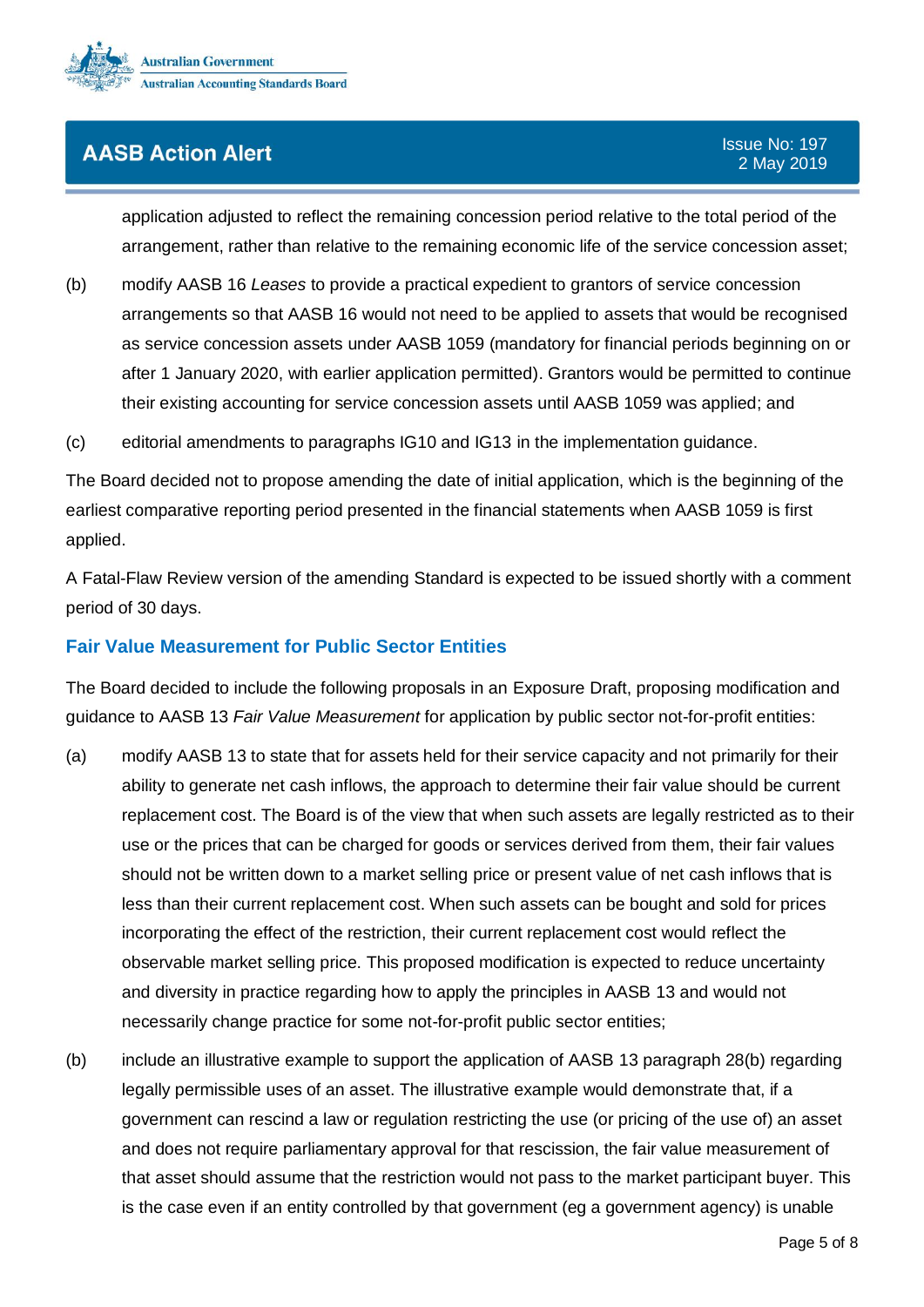

itself to rescind the restriction and therefore is required to assume in its own financial statements that the restriction would pass to the market participant buyer. However, the fair value measurement of that asset in the whole-of-government financial statements should be reduced for:

- (i) the risk that the government is unable in practice to rescind the restriction because of, for example, community concerns about the asset's higher and better uses; and
- (ii) the current cost (if any) of rescinding the restriction; and
- (c) include an illustrative example to support the application of AASB 13 paragraphs B8 and B9 regarding the cost approach. The illustrative example would demonstrate that, when measuring an asset's fair value at its current replacement cost, economic obsolescence should not:
	- (i) be identified if the asset has apparent 'excess capacity' that is temporary or occurs cyclically, because such excess capacity is standby capacity forming part of the asset's service potential that is being measured; and
	- (ii) be limited to circumstances in which a formal decision has been made to reduce the asset's physical capacity.

The Board decided to include in the ED a specific matter for comment on whether the proposed guidance should also apply to not-for-profit entities in the private sector.

The Board will consider the remaining issues identified in the project plan at its June 2019 meeting, with a view to issuing the ED during the third quarter of 2019.

#### <span id="page-5-0"></span>**Financial Statements of Non-Disclosing Entities Lodging with ASIC**

The Board discussed key findings from a near-final research report addressing the reporting practices of for-profit non-disclosing entities lodging special purpose financial statements (SPFS) with ASIC.

In particular, the Board noted that:

- 76% of large proprietary companies, small foreign-controlled proprietary companies and unlisted public companies comply with the recognition and measurement (R&M) requirements of Australian Accounting Standards (AAS), including 66% of entities that clearly stated compliance with the R&M requirements;
- 10% of the entities do not comply with the R&M requirements of AAS; and
- for the remaining 14% of such entities, it was unclear whether or not they were complying with the R&M requirements.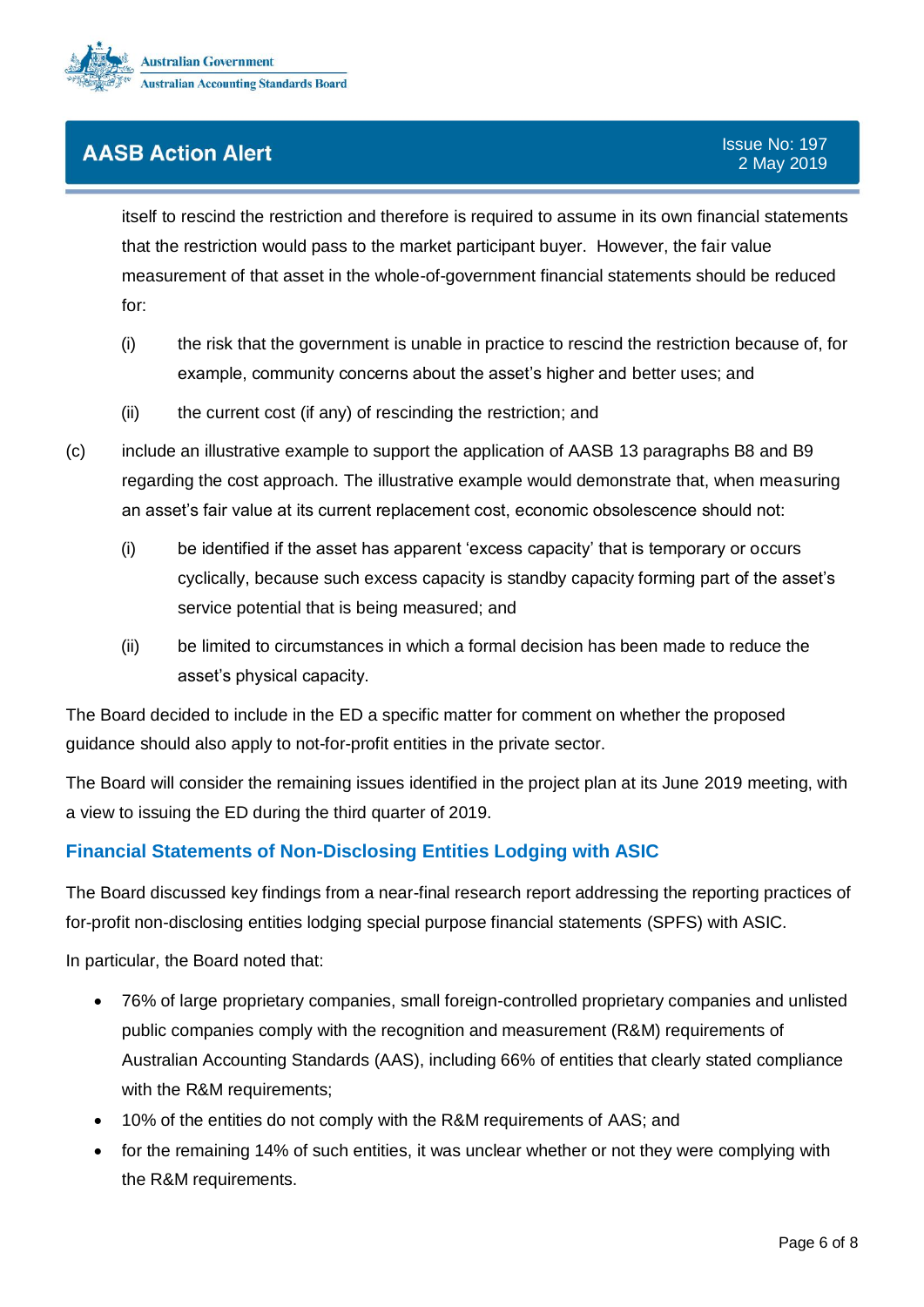

The research further showed a clear correlation between entity size and compliance, with the level of compliance increasing with company size.

While the Board noted that these results focused only on compliance with R&M requirements and did not identify whether entities prepared consolidated financial statements, the results show that out of approximately 7,000 for-profit entities lodging SPFS with ASIC, only 24% (approximately 1,700 entities) are expected to be affected by the proposals to remove the ability to prepare SPFS as compliance with AAS. This number will be further reduced to less than 1,300 entities by the recent doubling of the thresholds for distinguishing large and small proprietary companies.

Based on the results and related research methodology, the Board also discussed challenges users of financial statements currently face when determining whether entities are compliant with the R&M requirements of AAS.

The final report is expected to be released shortly.

#### <span id="page-6-0"></span>**International Documents Open for Comment**

The Board decided not to comment on the Exposure Draft IVS 2017 *Additional Technical Revisions* issued by the International Valuation Standards Council. The ED proposes technical amendments for the guidance of valuers rather than for preparers of financial statements.

#### **Recently Approved Documents**

Since last reported (19 February 2019), the Board has approved the following Standards, Exposure Drafts or other documents.

| <b>Date</b><br>approved | <b>Document</b>     | <b>Effective Date</b><br>(Standards/Int'ns)<br>Due Date for Submissions<br>(EDs) |
|-------------------------|---------------------|----------------------------------------------------------------------------------|
|                         | None for the period |                                                                                  |